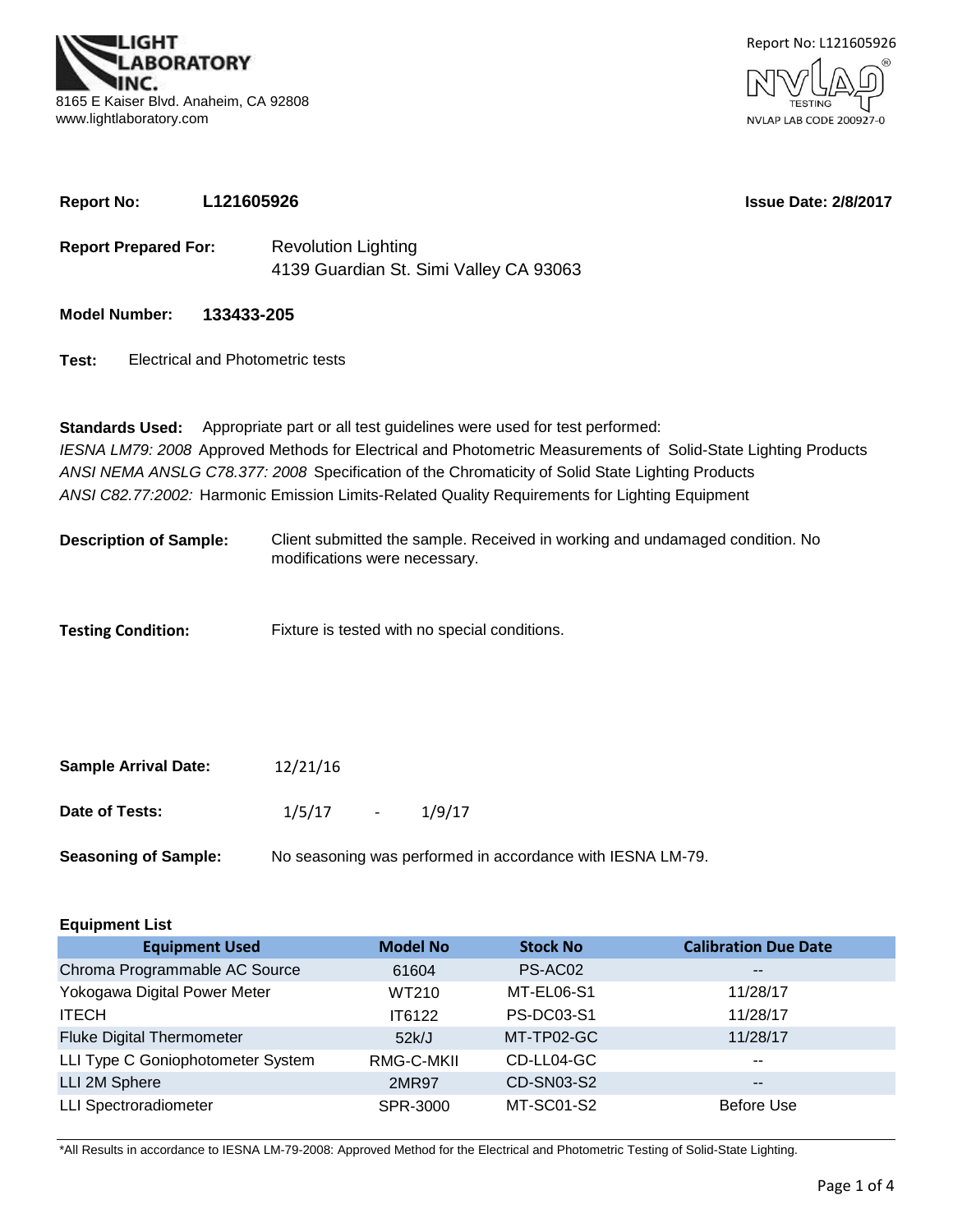

Report No: L121605926



| <b>Test Summary</b>                      |                            |
|------------------------------------------|----------------------------|
| <b>Manufacturer:</b>                     | <b>Revolution Lighting</b> |
| <b>Model Number:</b>                     | 133433-205                 |
| <b>Driver Model Number:</b>              | N/A                        |
| <b>Total Lumens:</b>                     | 16657.13                   |
| Input Voltage (VAC/60Hz):                | 120.00                     |
| <b>Input Current (Amp):</b>              | 1.04                       |
| Input Power (W):                         | 124.04                     |
| <b>Input Power Factor:</b>               | 0.99                       |
| Current ATHD @ 120V(%):                  | 13%                        |
| <b>Current ATHD @ 277V(%):</b>           | N/A                        |
| <b>Efficacy:</b>                         | 134                        |
| <b>Color Rendering Index (CRI):</b>      | 86                         |
| <b>Correlated Color Temperature (K):</b> | 5092                       |
| <b>Chromaticity Coordinate x:</b>        | 0.3425                     |
| <b>Chromaticity Coordinate y:</b>        | 0.3486                     |
| Ambient Temperature (°C):                | 25.0                       |
| <b>Stabilization Time (Hours):</b>       | 0:45                       |
| <b>Total Operating Time (Hours):</b>     | 1:15                       |
| Off State Power(W):                      | 0.00                       |





FIG. 1 LUMINAIRE

\*All Results in accordance to IESNA LM-79-2008: Approved Method for the Electrical and Photometric Testing of Solid-State Lighting.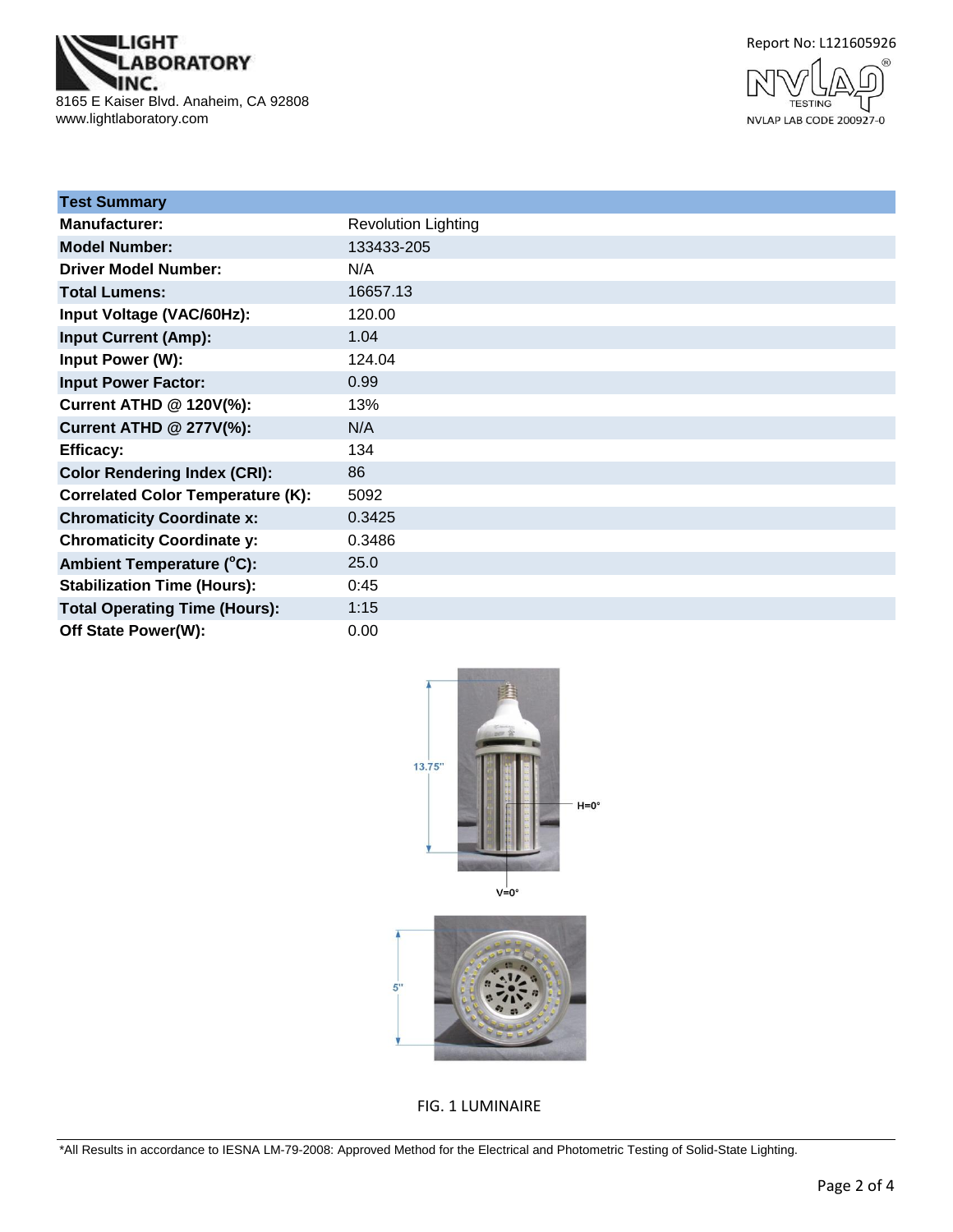



NVLAP LAB CODE 200927-0



#### **CRI & CCT**

| X               | 0.3425     |
|-----------------|------------|
| y               | 0.3486     |
| u'              | 0.2108     |
| ${\bf v}'$      | 0.4828     |
| <b>CRI</b>      | 86.10      |
| <b>CCT</b>      | 5092       |
| Duv             | $-0.00045$ |
| <b>R</b> Values |            |
| R1              | 85.18      |
| R <sub>2</sub>  | 91.73      |
| R3              | 94.81      |
| R4              | 85.70      |
| <b>R5</b>       | 85.89      |
| R6              | 87.37      |
| R7              | 87.45      |
| R8              | 70.69      |
| R9              | 20.10      |
| <b>R10</b>      | 79.79      |
| <b>R11</b>      | 85.54      |
| <b>R12</b>      | 69.71      |
| <b>R13</b>      | 87.14      |
| <b>R14</b>      | 97.26      |



\*All Results in accordance to IESNA LM-79-2008: Approved Method for the Electrical and Photometric Testing of Solid-State Lighting.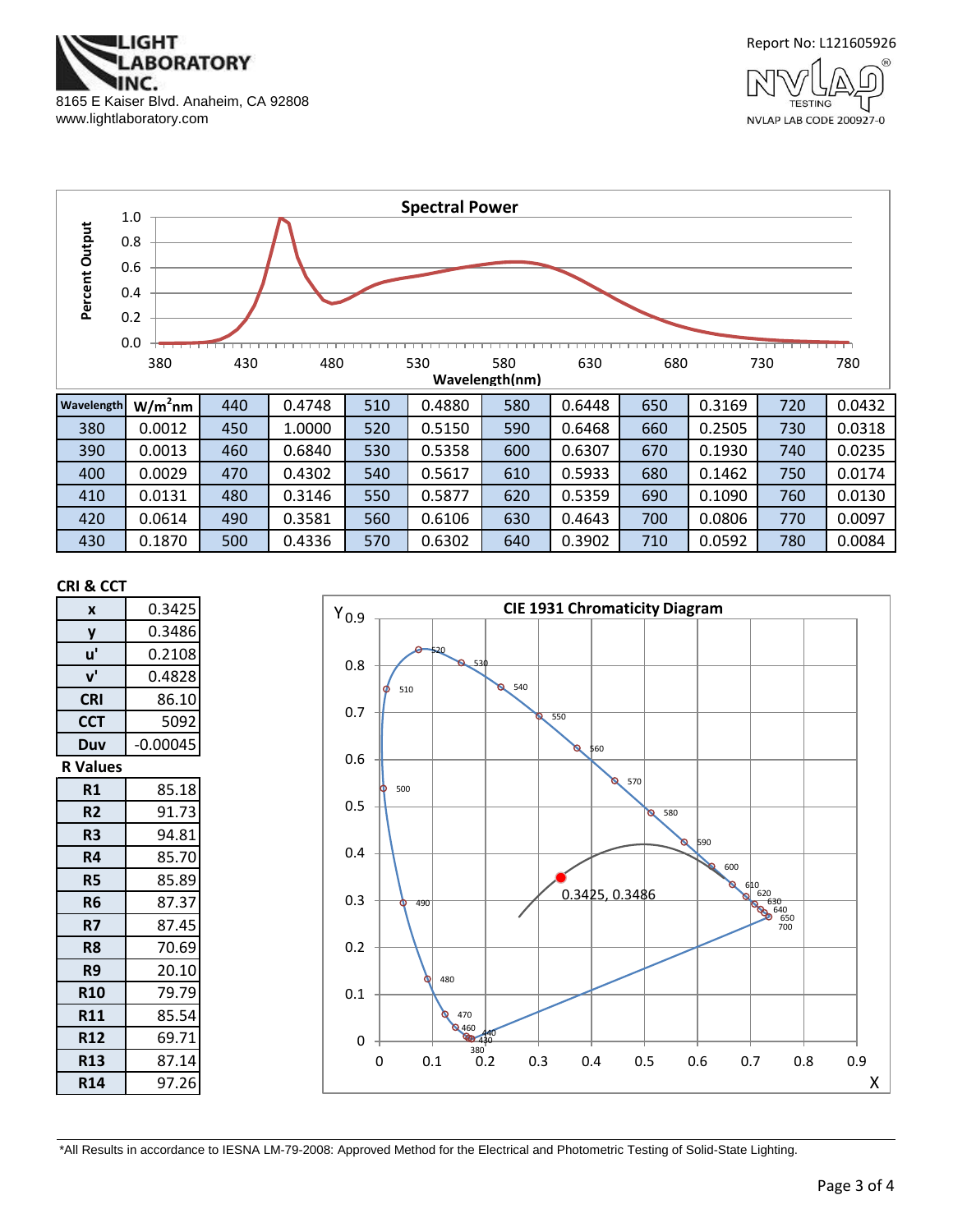



#### **Test Methods**

#### **Photometric Measurements - Goniophotometer**

A Custom Light Laboratory Type C Rotating Mirror Goniophotometer was used to measure candelas(intensity) at each angle of distribution as defined by IESNA for the appropriate fixture type.

Ambient temperature is set to 25°C and is measured from the center of the fixture, within 1ft from the outside of the fixture. Temperature is maintained at  $25^{\circ}$ C throughout the testing process and the sample is stabilized for at least 30mins and longer as necessary for the sample to achieve stabilization.

Electrical measurements are measured using the listed equipment.

#### **Spectral Measurements - Integrating Sphere**

A Sensing Spectroradiometer SPR-3000, in conjunction with Light Laboratory 2 meter integrating sphere was used to measure chromaticity coordinates, correlated color temperature(CCT) and the color rendering index(CRI) for each sample.

Ambient temperature is set to 25°C and is measured from the center of the fixture, within 1ft from the outside of the fixture. Temperature is maintained at  $25^{\circ}$ C throughout the testing process and the sample is stabilized for at least 30mins and longer as necessary for the sample to achieve stabilization.

Electrical measurements are measured using the listed equipment.

Disclaimers:

This report must not be used by the customer to claim product certification, approval or endorsement by NVLAP, NIST or any agency of Federal Government.

Report Prepared by : Keyur Patel

Test Report Released by:

Ump

*\*Attached are photometric data reports. Total number of pages: 9*

Engineering Manager **Contract Contract Contract Contract Contract Contract Contract Contract Contract Contract Contract Contract Contract Contract Contract Contract Contract Contract Contract Contract Contract Contract Con** Jeff Ahn Steve Kang

Test Report Reviewed by:

evelses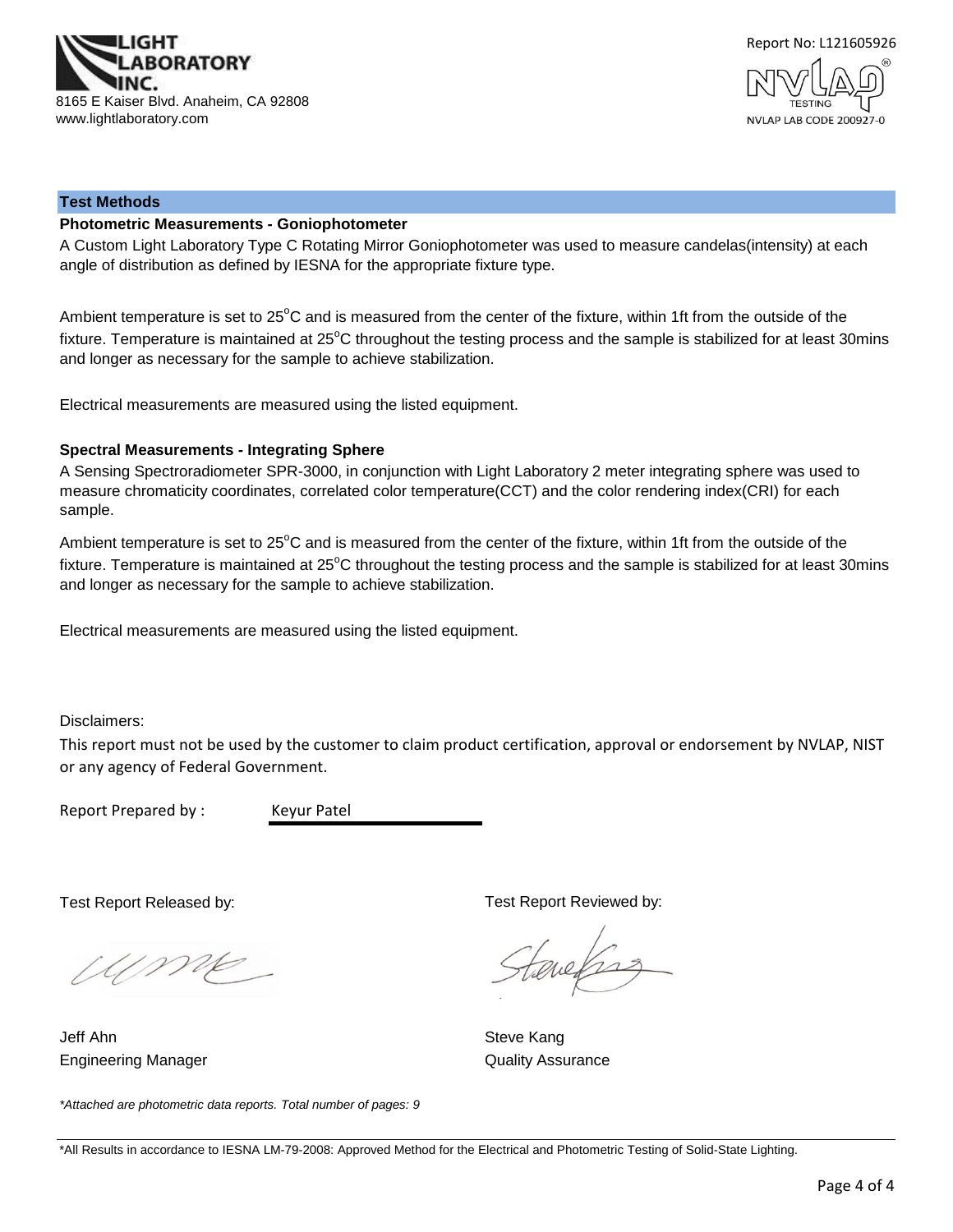

# **Photometric Test Report**

### **IES INDOOR REPORT PHOTOMETRIC FILENAME : L121605926.IES**

#### **DESCRIPTION INFORMATION (From Photometric File)**

IESNA:LM-63-2002 [TEST] L121605926 [TESTLAB] LIGHT LABORATORY, INC. [ISSUEDATE] 1/9/2017 [MANUFAC] REVOLUTION LIGHTING [LUMCAT] 133433-205 [LUMINAIRE] 125W 5000K EX39 Omnidirectional Utility Lamp [BALLASTCAT] N/A [LAMPPOSITION] 0,0 [LAMPCAT] N/A [OTHER] INDICATING THE CANDELA VALUES ARE ABSOLUTE AND [MORE] SHOULD NOT BE FACTORED FOR DIFFERENT LAMP RATINGS. [INPUT] 120VAC, 124.04W [TEST PROCEDURE] IESNA:LM-79-08

### **CHARACTERISTICS**

| Lumens Per Lamp                   | N.A. (absolute)        |
|-----------------------------------|------------------------|
| <b>Total Lamp Lumens</b>          | N.A. (absolute)        |
| Luminaire Lumens                  | 16657                  |
| <b>Total Luminaire Efficiency</b> | N.A.                   |
| Luminaire Efficacy Rating (LER)   | 134                    |
| <b>Total Luminaire Watts</b>      | 124.04                 |
| <b>Ballast Factor</b>             | 1.00                   |
| CIE Type                          | <b>General Diffuse</b> |
| Spacing Criterion (0-180)         | N.A.                   |
| Spacing Criterion (90-270)        | N.A.                   |
| Spacing Criterion (Diagonal)      | N.A.                   |
| <b>Basic Luminous Shape</b>       | Circular w/ Sides      |
| Luminous Length (0-180)           | 0.42 ft (Diameter)     |
| Luminous Width (90-270)           | 0.42 ft (Diameter)     |
| Luminous Height                   | $0.60$ ft              |

#### **LUMINANCE DATA (cd/sq.m)**

| Angle In<br>Degrees | Average<br>$0$ -Deg | Average<br>$45$ -Deg | Average<br>90-Deg |
|---------------------|---------------------|----------------------|-------------------|
| 45                  | 67329               | 67329                | 67329             |
| 55                  | 65864               | 65864                | 65864             |
| 65                  | 61950               | 61950                | 61950             |
| 75                  | 59608               | 59608                | 59608             |
| 85                  | 61307               | 61307                | 61307             |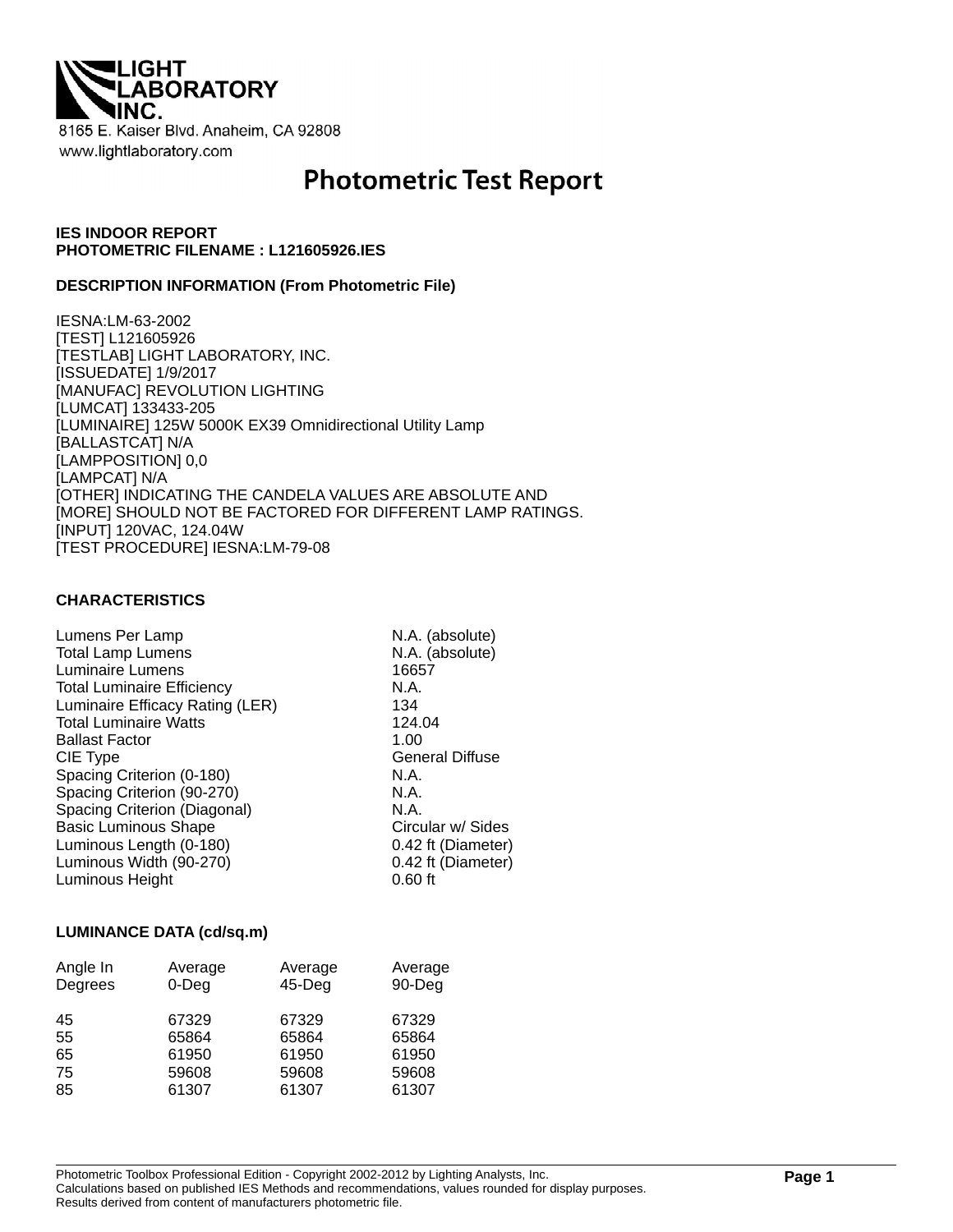## **CANDELA TABULATION**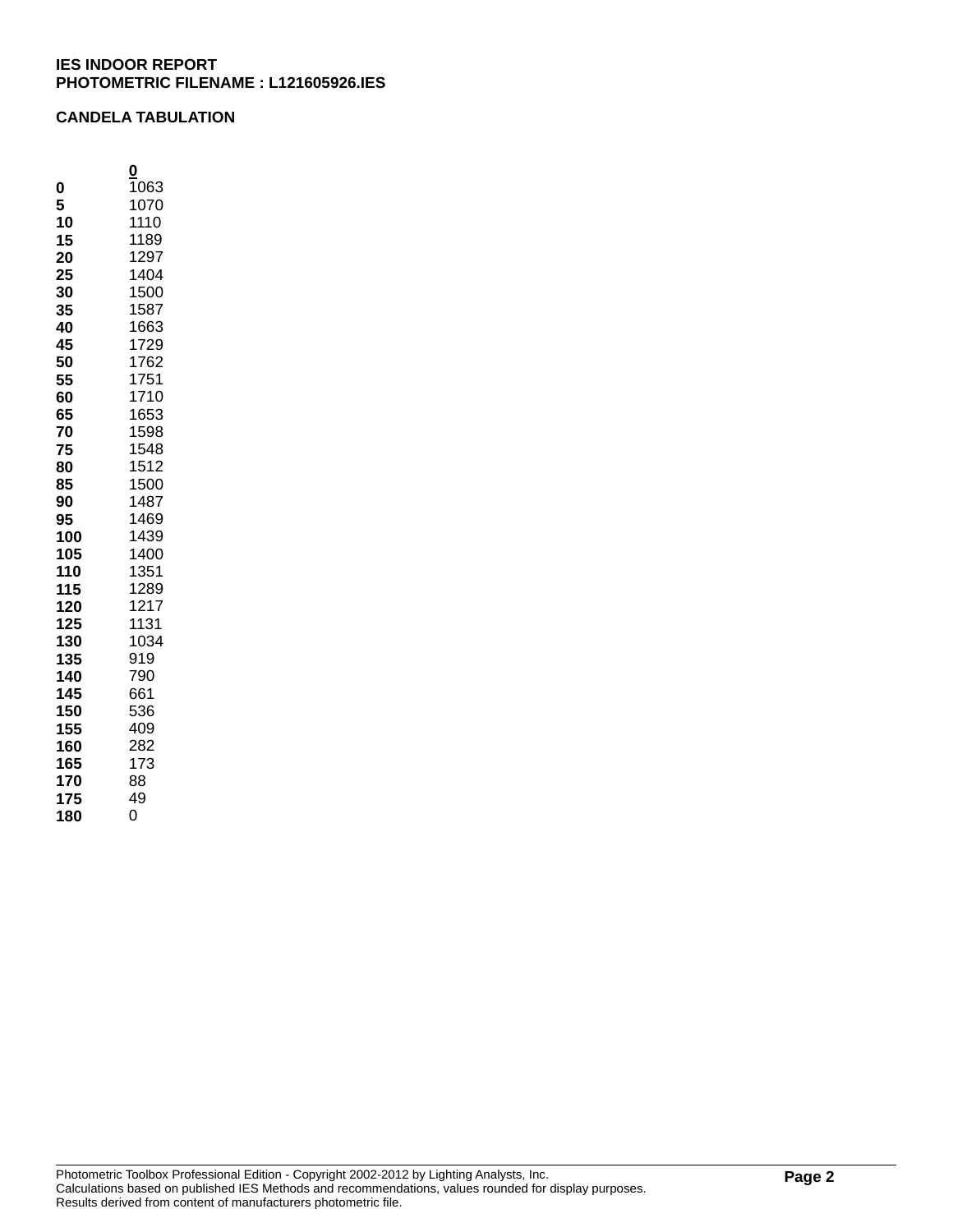## **ZONAL LUMEN SUMMARY**

| Zone      | Lumens   | %Lamp | %Fixt  |
|-----------|----------|-------|--------|
| $0 - 20$  | 444.74   | N.A.  | 2.70   |
| $0 - 30$  | 1095.53  | N.A.  | 6.60   |
| $0 - 40$  | 2092.35  | N.A.  | 12.60  |
| $0 - 60$  | 4989.66  | N.A.  | 30.00  |
| $0 - 80$  | 8271.47  | N.A.  | 49.70  |
| $0 - 90$  | 9907.77  | N.A.  | 59.50  |
| 10-90     | 9804.28  | N.A.  | 58.90  |
| 20-40     | 1647.61  | N.A.  | 9.90   |
| 20-50     | 2981.07  | N.A.  | 17.90  |
| 40-70     | 4538.03  | N.A.  | 27.20  |
| 60-80     | 3281.81  | N.A.  | 19.70  |
| 70-80     | 1641.08  | N.A.  | 9.90   |
| 80-90     | 1636.3   | N.A.  | 9.80   |
| 90-110    | 3078.25  | N.A.  | 18.50  |
| 90-120    | 4355.93  | N.A.  | 26.20  |
| 90-130    | 5369.41  | N.A.  | 32.20  |
| 90-150    | 6498.83  | N.A.  | 39.00  |
| 90-180    | 6749.36  | N.A.  | 40.50  |
| 110-180   | 3671.11  | N.A.  | 22.00  |
| $0 - 180$ | 16657.13 | N.A.  | 100.00 |

Total Luminaire Efficiency = N.A.%

#### **ZONAL LUMEN SUMMARY**

| Zone    | Lumens  |
|---------|---------|
| 0-10    | 103.48  |
| 10-20   | 341.26  |
| 20-30   | 650.79  |
| 30-40   | 996.82  |
| 40-50   | 1333.46 |
| 50-60   | 1563.84 |
| 60-70   | 1640.73 |
| 70-80   | 1641.08 |
| 80-90   | 1636.3  |
| 90-100  | 1599.55 |
| 100-110 | 1478.7  |
| 110-120 | 1277.68 |
| 120-130 | 1013.48 |
| 130-140 | 711.07  |
| 140-150 | 418.36  |
| 150-160 | 192.06  |
| 160-170 | 52.98   |
| 170-180 | 5.49    |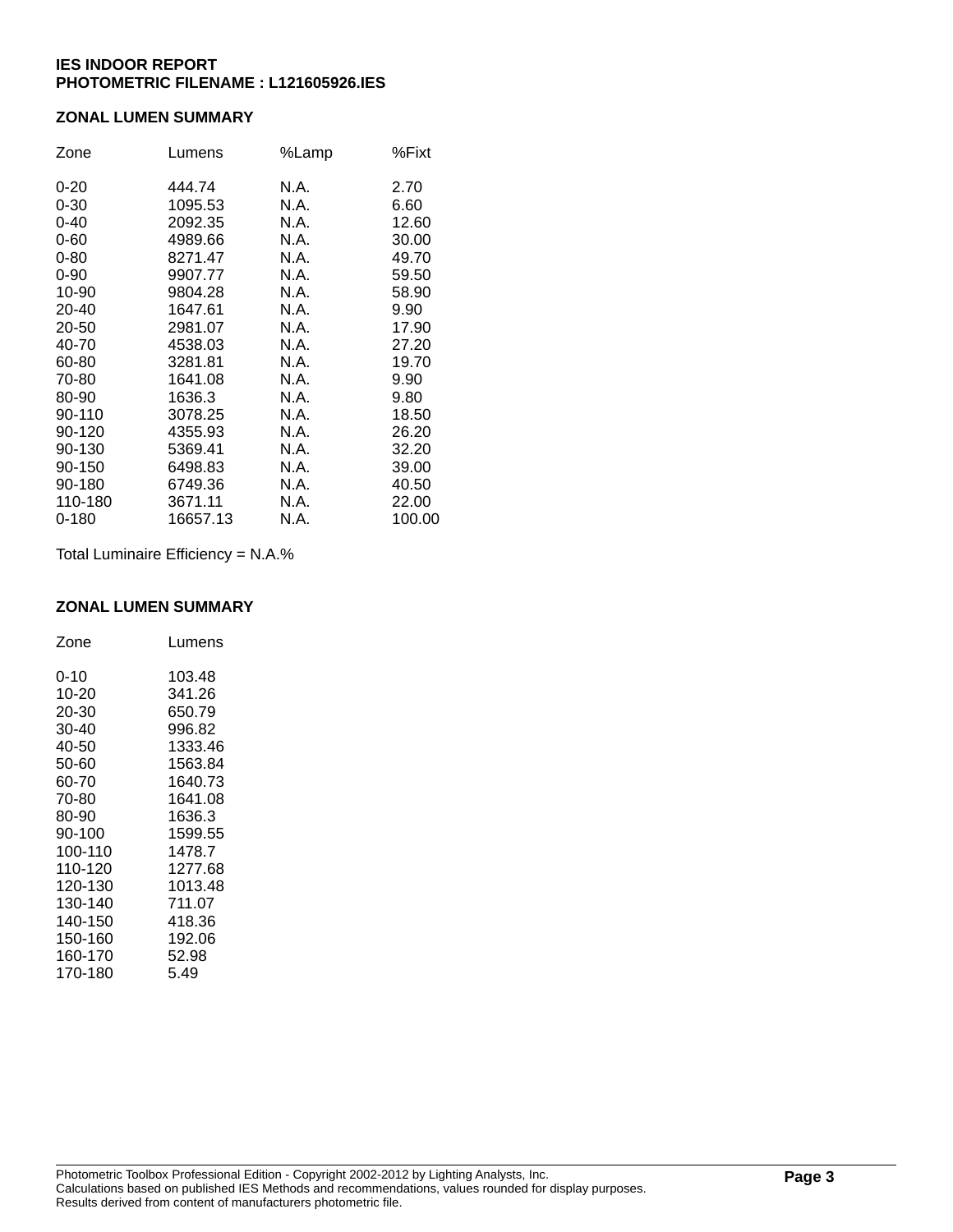## **COEFFICIENTS OF UTILIZATION - ZONAL CAVITY METHOD**

Effective Floor Cavity Reflectance 0.20

| <b>RC</b><br><b>RW</b> |             | 80 | 70 50 30 10 |              | 70 | 70 50 30 10 |              | 50<br>50 30 10 |  | 30<br>50 30 10 |  | 10<br>50 30 10 | 0  |
|------------------------|-------------|----|-------------|--------------|----|-------------|--------------|----------------|--|----------------|--|----------------|----|
| $\Omega$               |             |    |             | 109109109109 |    |             | 102102102102 | 89 89 89       |  | 76 76 76       |  | 65 65 65       | 59 |
| $\overline{1}$         |             |    | 95 88 83 77 |              |    | 88 82 77 72 |              | 70 66 63       |  | 60 56 54       |  | 50 47 45       | 40 |
| 2                      |             |    | 85 75 66 59 |              |    | 78 69 62 55 |              | 59 53 48       |  | 49 45 41       |  | 41 37 34       | 30 |
| 3                      |             |    | 76 64 55 47 |              |    | 70 59 51 44 |              | 50 44 38       |  | 42 37 32       |  | 35 30 27       | 23 |
| $\overline{4}$         |             |    | 69 56 46 38 |              |    | 63 51 43 36 |              | 44 37 31       |  | 37 31 26       |  | $30\,26\,22$   | 18 |
| 5                      |             |    | 63 49 39 32 |              |    | 58 45 37 30 |              | 39 31 26       |  | 32 27 22       |  | 26 22 18       | 15 |
| 6                      |             |    | 57 43 34 27 |              |    | 53 40 32 25 |              | 34 27 22       |  | 29 23 19       |  | 24 19 15       | 12 |
| $\overline{7}$         |             |    | 53 39 30 23 |              |    | 49 36 28 22 |              | 31 24 19       |  | 26 20 16       |  | 21 17 13       | 10 |
| 8                      |             |    | 49 35 26 20 |              |    | 45 32 24 19 |              | 28 21 16       |  | 23 18 14       |  | 19 15 11       | 9  |
| 9                      | 45 32 23 18 |    |             |              |    | 42 29 22 17 |              | 25 19 14       |  | 21 16 12       |  | 18 13 10       | 8  |
| 10                     |             |    | 42 29 21 16 |              |    | 39 27 20 15 |              | 23 17 13       |  | 20 14 11       |  | 16 12 9        | 7  |